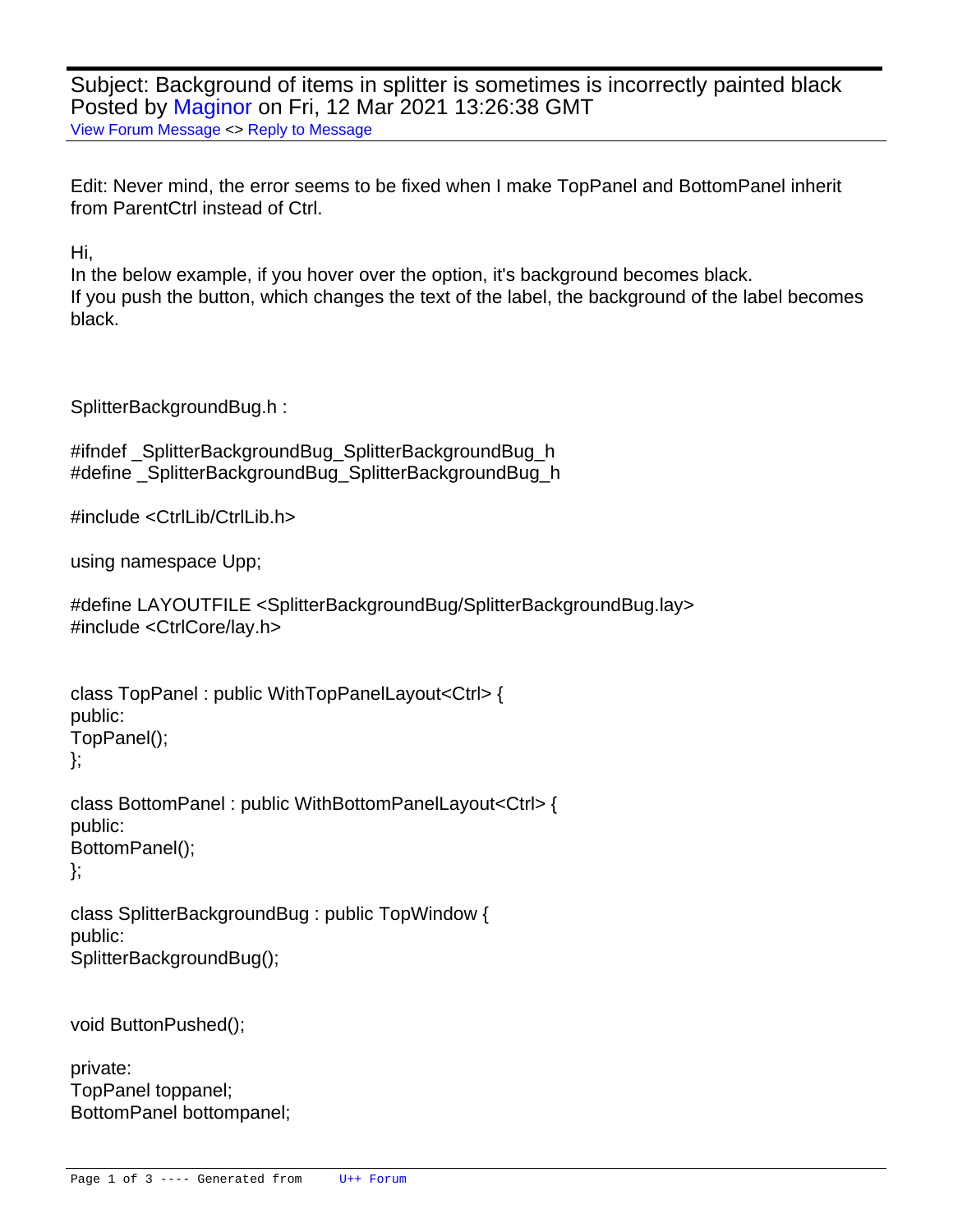Splitter split; };

#endif

SplitterBackgroundBug.lay :

```
LAYOUT(TopPanelLayout, 292, 28)
	ITEM(Upp::Option, myopt, SetLabel(t_("An option")).LeftPosZ(8, 72).TopPosZ(4, 16))
END_LAYOUT
```
LAYOUT(BottomPanelLayout, 412, 28) ITEM(Upp::Button, mybutton, SetLabel(t\_("Push this")).LeftPosZ(4, 56).TopPosZ(4, 15)) ITEM(Upp::Label, mylabel, SetLabel(t\_("This label changes when you push the button")).LeftPosZ(64, 340).TopPosZ(4, 19)) END\_LAYOUT

main.cpp :

```
#include "SplitterBackgroundBug.h"
```

```
SplitterBackgroundBug::SplitterBackgroundBug()
```
{ Title("Click the button"); SetRect(0, 0, 400, 200); Sizeable();

 split.Vert(); split.Add(toppanel); split.Add(bottompanel); Add(split.SizePos());

```
bottompanel.mybutton.WhenPush = [this](} ButtonPushed(); \}; // THISBACK(ButtonPushed);
//<- doesn't work for some reason...
}
```

```
void SplitterBackgroundBug::ButtonPushed()
{
```

```
	bottompanel.mylabel.SetText("The button was pushed");
```

```
}
```

```
TopPanel::TopPanel()
{
	CtrlLayout(*this);
}
```